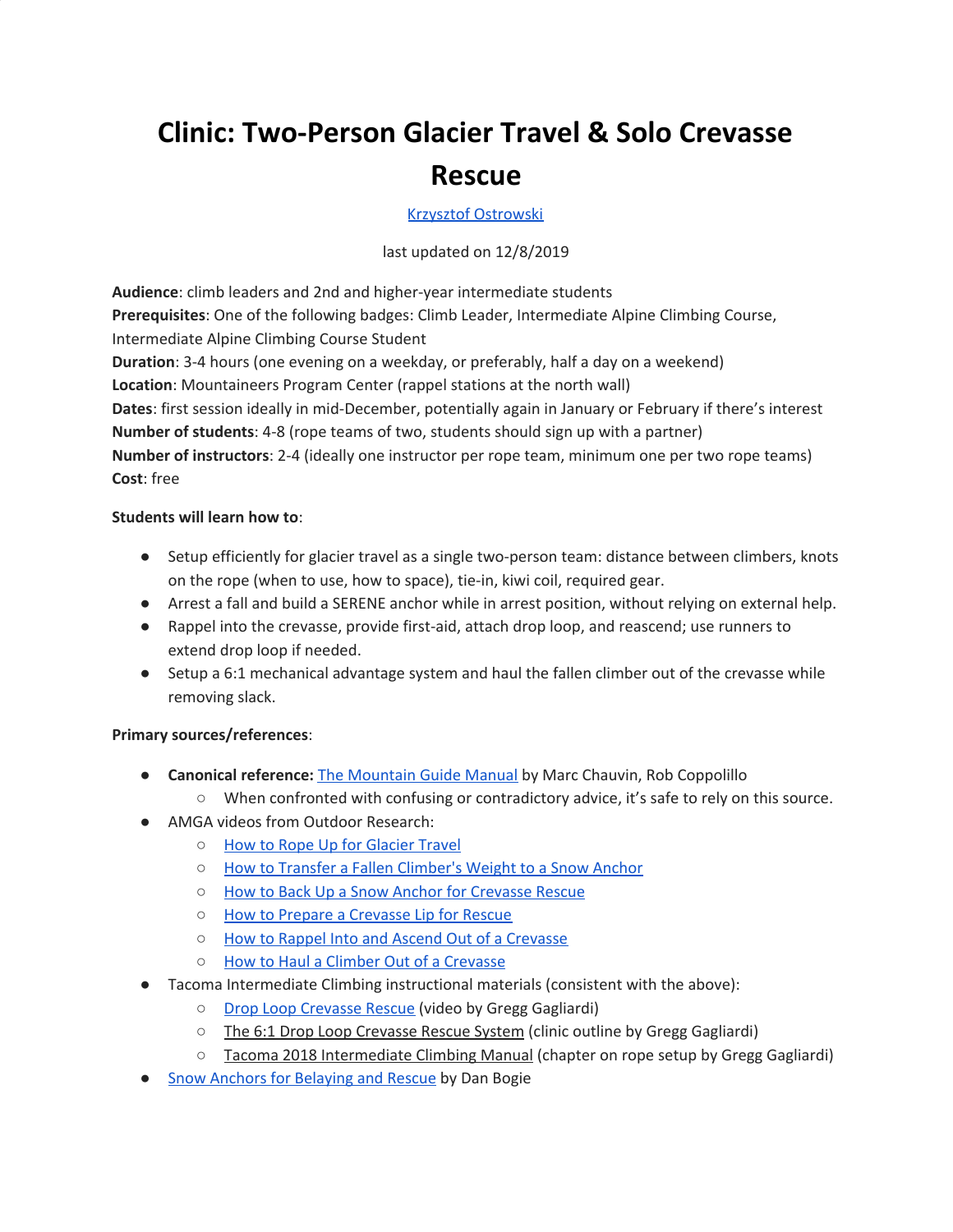**Additional sources worth reviewing after the class**:

# **NOTE: Make sure you learn one system well before looking at variations; when in doubt, stick with the AMGA standards, and use The [Mountain](http://www.chauvinguides.com/the-book/) Guide Manual as the canonical reference**.

- 2 person [Canadian](https://www.youtube.com/watch?v=irouAihAj7E) Drop Loop (6:1) Crevasse Rescue
	- Note the alternative way of equalizing the anchor (if cordelette isn't long enough).
- **Drop Loop 6:1 [Crevasse](https://www.youtube.com/watch?v=It4ehIqvbjs) Rescue for Guides (Hard Ice)** 
	- Note the way the climber ascends the rope out of the crevasse.
- [Crevasse](https://www.youtube.com/watch?v=IgNR-VZMwHo) Falls: do brake knots work?
	- Note how to make the knots bulkier on a thinner rope.
	- $\circ$  Note how efficiency of knots is affected by the composition of the snowpack; with a think layer of snow over ice, knots won't dig deep enough, and will slide.
- **[Kiwi](https://www.youtube.com/watch?v=WMDMkxC3DtA) Coil** 
	- Note the tips on how to size the coil.
- [Traveling](https://www.youtube.com/watch?v=z93_oX7fjM8) on a glacier as a 2-person team with skis and a crevasse rescue with skis scenario
	- Note the use of a ski as a deadman (horizontal mid-clipped) anchor
- Why you should avoid the Garda hitch (a.k.a. "alpine [clutch"\)](https://www.youtube.com/watch?v=AK8LA6ZXr34&t=75s)
	- Note how this technique, sometimes still taught, can result in a catastrophic failure if it's not executed properly; only consider it as a last resort and understand its failure modes
- A fall into a [crevasse](https://www.youtube.com/watch?v=OvjUUgJgxJ4)
- Another fall into a [crevasse](https://www.youtube.com/watch?v=ApenWPEO_Ro)

**Prep work**: Review this document, prepare necessary gear, practice setting up the rope beforehand

**Scenario**:

- A single rope team of 2 traveling on a North Cascades glacier, cannot rely on another team to assist with crevasse rescue.
- Also applicable with 2 teams of 2 as a way to increase the safety margin.

#### **Recommended gear checklist**:

- 2 tools
	- NOTE: You will need to dig an anchor while in self-arrest position; doing it with only one tool or axe can be difficult.
- 2 pickets
	- $\circ$  Could also conceivably use 1 tool as a deadman if only carrying 1 picket.
- ATC Guide or equivalent
	- Must be rated for your rope; use ATC Alpine Guide or similar with sub-9mm.
- pulley
	- Can also use a carabiner at the expense of efficiency.
- progress capture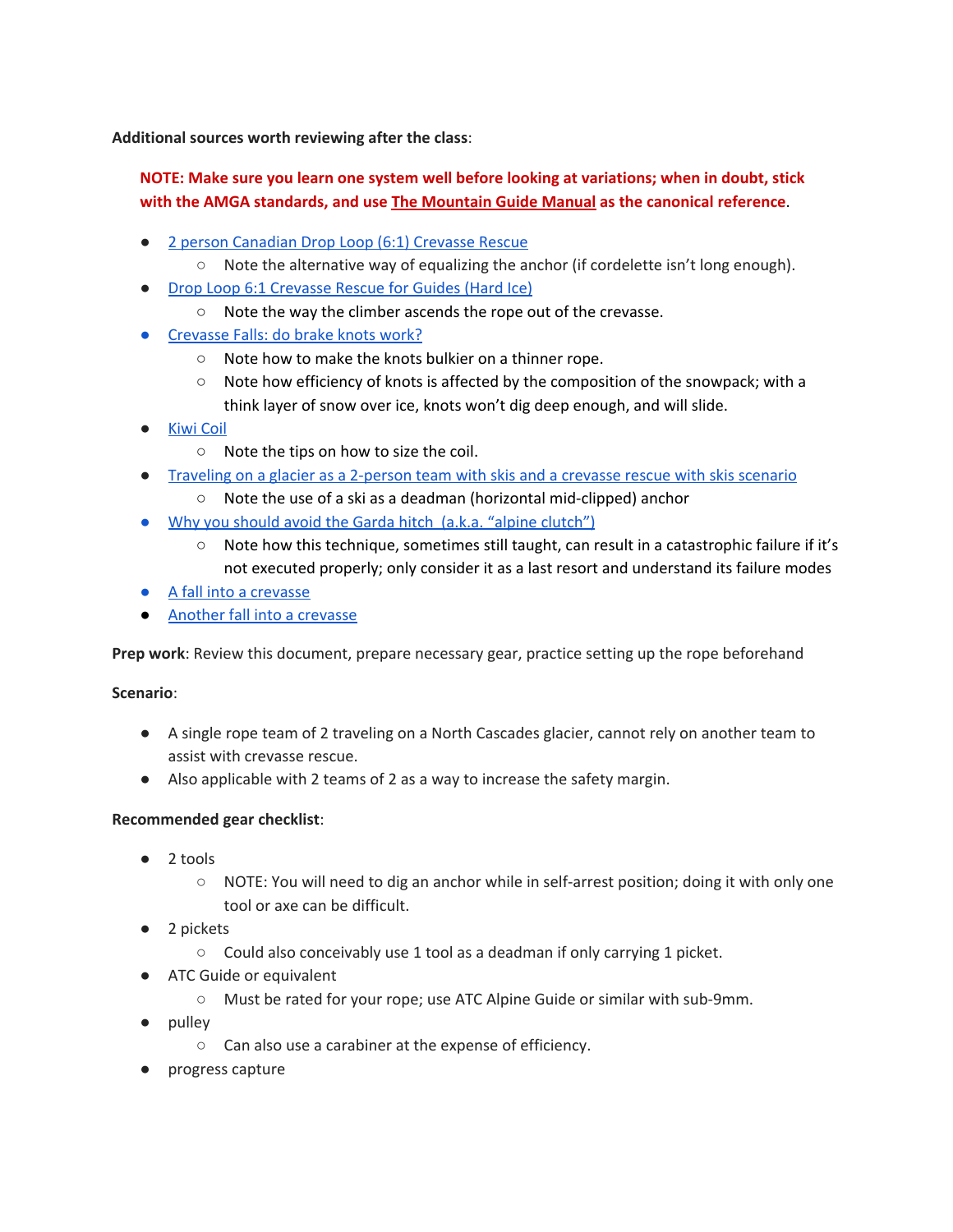- Can be tibloc or microtraxion, Bachmann (or other carabiner-tended friction hitch), or you can just use ATC in guide mode to keep it simple (at the expense of efficiency).
- 2 hero loops
- 3 single runners (60cm), 2 doubles (120cm), 1 triple (180cm)
- cordelette
- 4-5 lockers, 4 non-lockers
- helmet
- harness
- headlamp
- layers
- rain gear

#### **Agenda**:

- 1. Students form rope teams of two and setup for glacier travel and solo rescue
	- a. Instructors very briefly demo what the correct setup looks like, then students setup on their own. Starting from one climber and moving towards the middle of the rope:
		- Start (as always) with a figure-8 revowen through the hard points on the harness
		- Follow with a correctly tied-off kiwi coil
			- The length of rope in the coil must be enough for the drop loop and 6:1, see the example calculations for 60m rope below
			- Kiwi coil tied through the belay loop, acts as a tie-in point
				- Tug on the rope to test
				- Climber should not be getting squeezed when the rope is pulled
		- Another figure-8 on a bight, clipped with a locker to the climber's belay loop
			- During rescue, this figure-8 will be transferred to the first anchor picket
			- Reference videos:
				- How to Rope Up for [Glacier](https://www.youtube.com/watch?v=QwBOLjin67U) Travel
				- [Kiwi](https://www.youtube.com/watch?v=WMDMkxC3DtA) Coil
		- Optionally, waist prusik can be clipped to the climber's belay loop
			- Prusik is on the rope between the clipped figure-8 and first stopper knot
			- Make it tight, so that during a fall, the prusik takes the load, making it somewhat easier to manipulate the figure-8 on a bight and clip it to the first picket while in self-arrest
			- Traditional pre-tied leg prusik is typically not used in this setup
			- Reference videos:
				- Drop Loop [Crevasse](https://www.youtube.com/watch?v=azNTmiQCS7M) Rescue
		- When using the stopper knots (alpine butterflies):
			- 6 feet of rope from the climber to the first knot (closest to that climber)
			- 3 feet of rope from the first to the second knot
			- 3 feet from the second to the third knot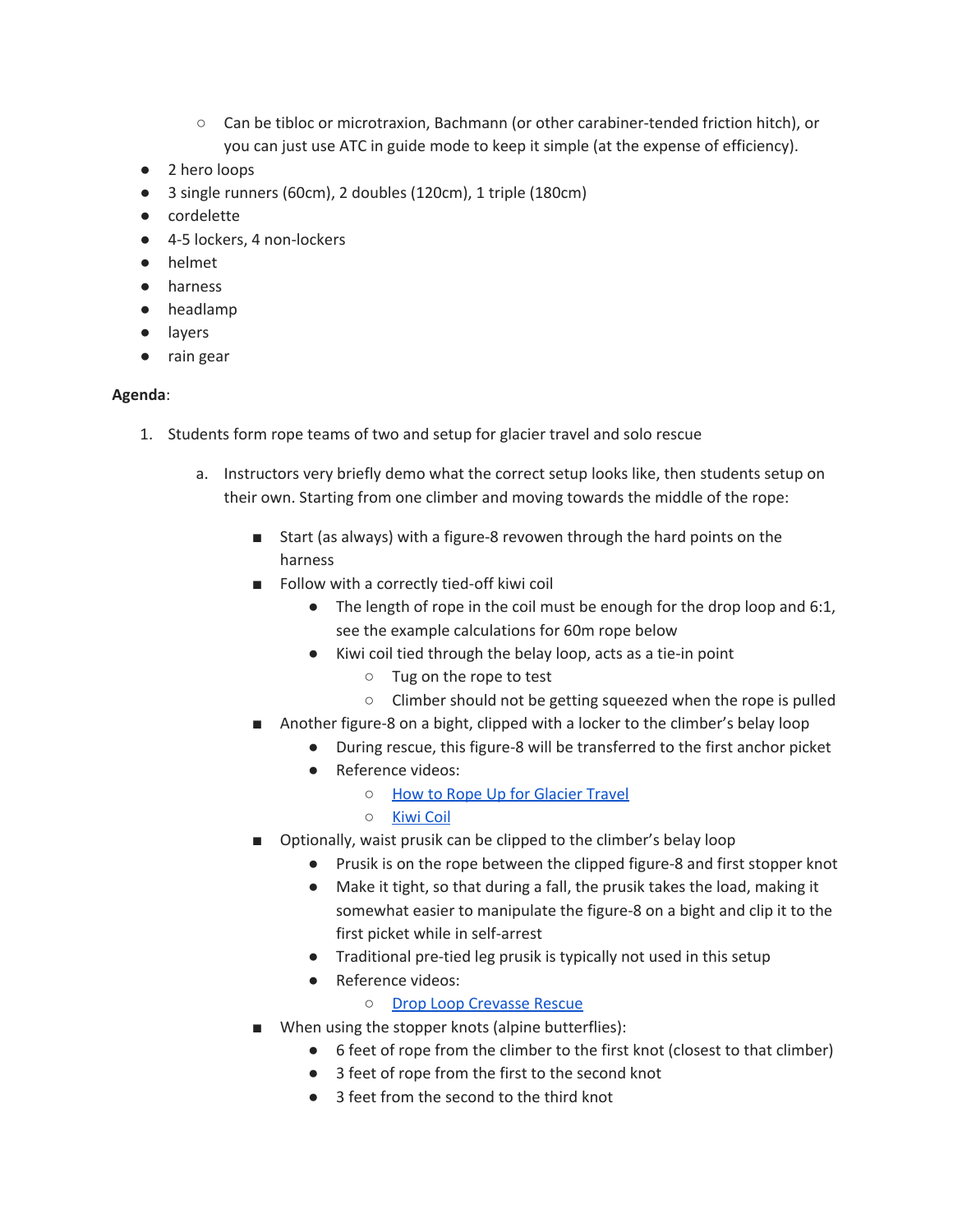- Take note of the distance from the third knot to the middle of the rope, as it will help with an efficient setup:
	- e.g., if the desired distance between climbers is 40 feet, this will be 8 feet:  $40/2 - (6 + 3 + 3) = 8$
- Factors to take into account when deciding to use stopper knots:
	- Knots are only effective on a wet glacier (snow); they don't work on dry glaciers (hard ice)
	- Must untie knots for belays
	- Must pass knots while prusiking out of a crevasse
- Be sure to choose the right size of a rope to begin with:
	- Enough in-between climbers to arrest crevasse fall (typically 40+ feet)
	- Enough in coils to drop a loop to the fallen climber during rescue
	- Enough for all the tie-in and stopper knots (typically 2+ feet per knot)
	- In North Cascades, in practice ~60m can work for a two-person rope team although a 70m rope would be more comfortable to work with
		- $\circ$  60m rope = about 195 feet (but measure yours, as it can vary)
		- Subtract from this:
			- 40 feet distance between climbers
			- 12 feet captured in stopper knots (6 knots x 2 feet)
			- 4 feet in figure-8 on a bight (2 knots x 2 feet)
			- 8 feet in revowen figure-8 (2 knots x 4 feet)
		- This leaves ~130 feet for the coils, or about ~65 feet per climber
		- Note this is less than twice the distance between climbers
			- Fallen climber won't fall the full distance (if they were to fall the full distance, both climbers would have fallen)
			- Fall is typically arrested by one of 3 stopper knots on the climber's side (the furthest of which is ~12 feet away)
			- One can always extend the drop loop with a long runner
				- $\bullet$  e.g., a triple makes up for  $\sim$ 12 feet of rope
			- Using a shorter rope requires a greater care in tying the knots in the right places
- Considerations for fast-and-light climbing
	- 30m rope is just too short; not recommended for 2-person glacier travel
	- 40m rope might work, but will make this scenario quite challenging, and it may require compromising on the distance between climbers
	- 50m rope can work, but one will likely need to extend the drop loop
	- If using a skinny (sub-9mm) rope, verify that it's rated for use as a single
- b. How to setup quickly during the climb:
	- Counting coils can work, but it may not be very reliable, as it depends on climber size, layers of clothing worn, pack carried, etc.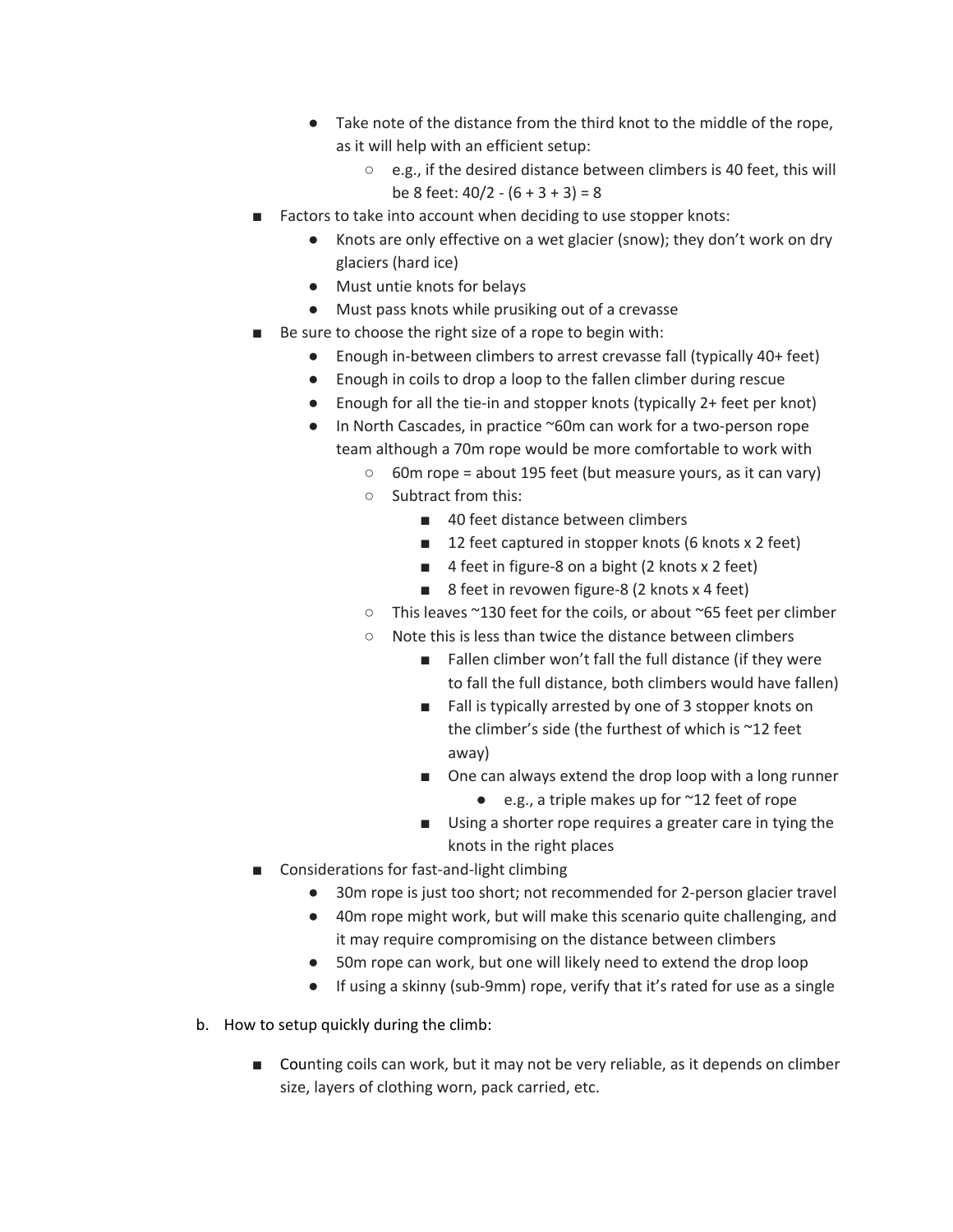- Alternatively, start from the middle-mark on the rope, and use your body length measurements to determine the locations of the knots:
	- e.g., full arm span 5 feet + arm to opposite armpit 3 feet = 8 feet, etc.
- c. Other gear ready to deploy for rescue:
	- Picket and hammer reachable and deployable with one hand while self-arresting
	- Slings pre-tied on pickets in a position depending on conditions:
		- Vertical mid-clip can be strong and fast, but are unreliable if condition of the snow is such that you cannot make a snowball ("snowball test")
		- Vertical top-clip is fast, but also the least reliable, only use it on dry hard packed snow (not in early-season powder)
		- Horizontal mid-clip/deadman always an option, but very slow to deploy.
			- Generally, the strength of a deadman picket increases with the depth at which the picket is buried.
			- A common rule-of-thumb recommendation is to bury the picket at a depth roughly equal to or larger than its length.
			- In reality, the strength of a deadman picket will vary depending on the snow conditions. Much less than the picket length may be needed in hard snow, and more than this may be needed in an early season, unconsolidated powder.
	- Anchor materials (runners, biners, cordelette to equalize with block-and-tackle)
	- Rappel gear (ATC Guide or similar, extension, autoblock, biners)
	- Pulley/biner for drop loop, long runner if needed for extension of the drop loop
	- Progress capture (tibloc, microtraxion, etc.)
	- Pulley/biner/rope grab to add mechanical advantage; can reuse the waist prusik
- 2. Instructors briefly demo the full rescue sequence and answer questions, then students move to rappel stations, where each student takes the role of a rescuer and runs through it. If there is not enough time to practice at the rappel stations, as may be the case on a weekday, students may have to do it on the ground and simulate rappel and rope ascension.
	- a. Each rappel station has 2 pre-attached backup ropes:
		- One rope will be used by the fallen climber to rappel down to simulate the fall.
		- Another rope will be used by the instructor
	- b. Before anything happens, rescuer temporarily attaches to the rappel station using the backside of the instructor's rope (to be detached once secure on own rope).
	- c. Fallen climber rappels 10-15 feet below the lip, stops, and ties off the rappel.
		- May need to shorten the distance between climbers just for the sake of practice, so that there's some tension on the rope (e.g., with a clove hitch backed up with a figure-8 on a bight).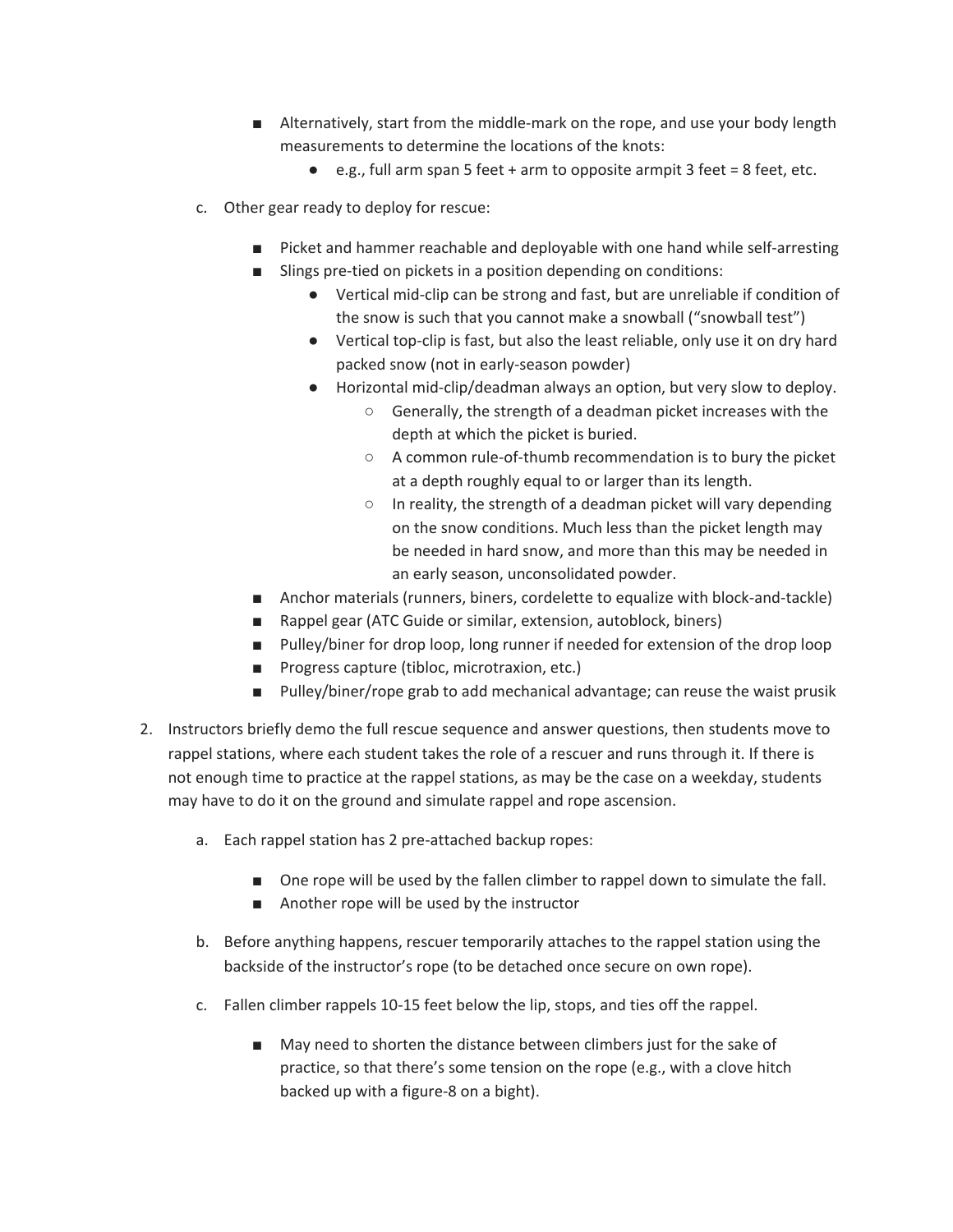- d. Rescuer simulates self-arrest and deploys the initial picket, as follows:
	- Clip the picket to the rappel anchor, keeping in mind that during the real rescue, when the picket is actually being placed in snow:
		- The type of picket placement will depend on the snow conditions
		- Snow should not be stomped/compressed if it failed the snowball test
	- NOTE: During a real rescue, deploying the initial picket while in self-arrest position will be difficult and energy-consuming; even in hard snow, and with a hamer, it's not easy to pound in the picket with your chest against the snow. Finding the opportunity to practice this on hard snow is highly recommended.
	- Move figure-8 on a bight from the belay loop to the picket clipped to the anchor
		- This is where the waist Prusik can help by taking the load.
		- If there is no waist Prusik, and the figure-8 on a bight is loaded on the belay loop, a second biner can still be used to clip it to the picket (and it can be unclipped from the belay loop once the climber moves back to transfer the load; see the next step).
		- See 1:30 to 1:50 in this [video](https://www.youtube.com/watch?v=bDcUnocXhpw) for details.
	- Carefully move back to transfer load to the picket
		- If waist prusik is used, it will go slack and can be removed at this point
		- Be ready to go back into full self-arrest in case the picket fails
		- If the picket were to fail at this point, properly tied-off kiwi coil and waist prusik both serve as (redundant) attachment points (and be ready so the picket doesn't hit you in the face…...just saying)
	- Reference videos:
		- How to Transfer a Fallen [Climber's](https://www.youtube.com/watch?v=bDcUnocXhpw) Weight to a Snow Anchor
- e. Rescuer reinforces the anchor with the second picket, as follows:
	- NOTE: During a real rescue, one needs to assess the snow conditions, and weigh the benefits of reinforcing the anchor against the risk of the rescue taking longer (climber in the crevasse may be injured and bleeding, or getting hypothermic). In this scenario, we will practice the full redundant anchor setup in order to give participants the chance to practice all elements of it.
	- Attach belay loop with a friction hitch tether to the unloaded strand of the rope between the picket and the rescuer (the "backside")
		- The tether is necessary at this point, because in the following step, we'll be undoing the kiwi coil to gain freedom of movement. If the picket were to fail while dropping the coils, this friction hitch tether acts as an attachment point to the rope and will take the load.
		- See 0:50 in this [video](https://www.youtube.com/watch?v=ACGWb8tGYxs) foe details.
		- Klemheist is faster; this doesn't have to be bidirectional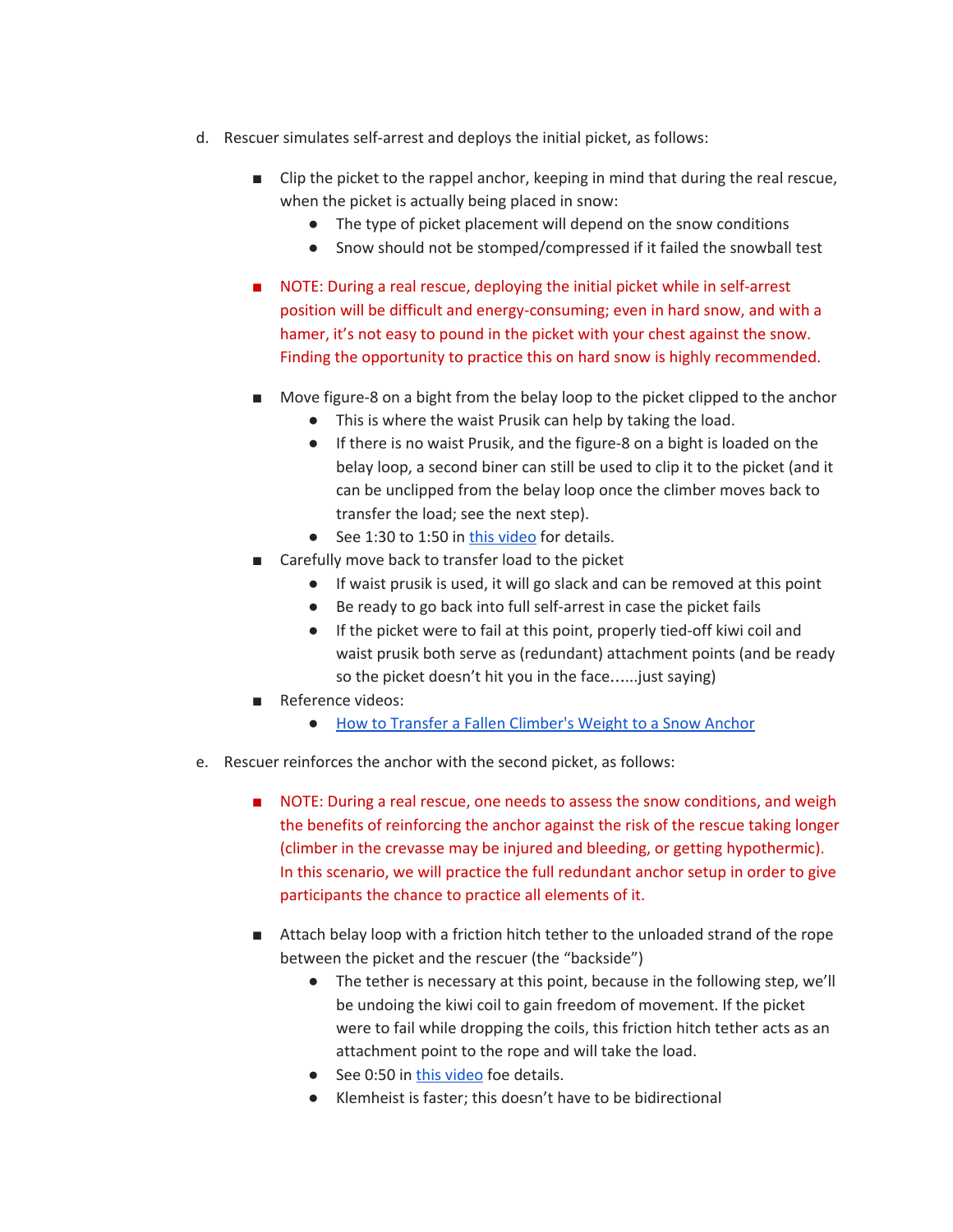- Can use a cordelette and tie with MMO on a biner clipped to belay loop
- Can also just use the waist prusik and clip to it with the personal anchor, saving the cordelette for other uses (e.g., block and tackle)
- Untie the kiwi coil, drop a few coils to have space to work, and retie the kiwi coil
- Place the second picket.
	- Make sure not to place either picket in the other picket's failure cone
	- Make sure to keep the angle between the anchor strands small
		- Too wide of an angle acts as a load multiplier
- Equalize the second picket to the clip-in point with a block and tackle
	- Cordelette works well
	- Make sure to tie off the block and tackle with a mule-overhand
	- Other alternatives (e.g., trucker's hitch) can also work if the coredelette is not long enough to cover the distance to the anchor
- Reference videos:
	- How to Back Up a Snow Anchor for [Crevasse](https://www.youtube.com/watch?v=ACGWb8tGYxs) Rescue
	- 2 person [Canadian](https://www.youtube.com/watch?v=irouAihAj7E) Drop Loop (6:1) Crevasse Rescue
- f. Rescuer moves to the lip of the crevasse to check on the victim and prepare it for rappel:
	- Rescuer drops all the coils (one at a time to avoid the rope getting entangled)
	- Slide the friction hitch to travel towards the victim
	- Put a stopper knot on the rope before approaching the lip
		- Can be a butterfly, overhand, etc. (it's temporary and won't be loaded)
		- Stopper knot should catch if the friction hitch of the tether were to slip in case of a fall
	- Avoid standing directly above the victim (dislodged snow/ice could fall on them)
	- Confirm the victim is unresponsive
	- Pad the lip of the crevasse with a pack (see the video below for an example)
	- Attach the pack to the rope with a friction hitch to prevent it from falling down
		- Take into account the rope stretch once the rope gets loaded during the rappel; slide the friction hitch as high as possible on the rope
	- Reference videos:
		- How to Prepare a [Crevasse](https://www.youtube.com/watch?v=GhBOnQHeGR0) Lip for Rescue
- g. Rescuer rappels into the crevasse to render first-aid and attach drop loop to the victim, then reascends out of the crevasse
	- Rescuer attaches the belay device on an extension and autoblock on belay loop
		- Make sure to setup rappel above the stopper knot.
			- Setting rappel below the stopper knot risks leaving that knot in place while doing rappel.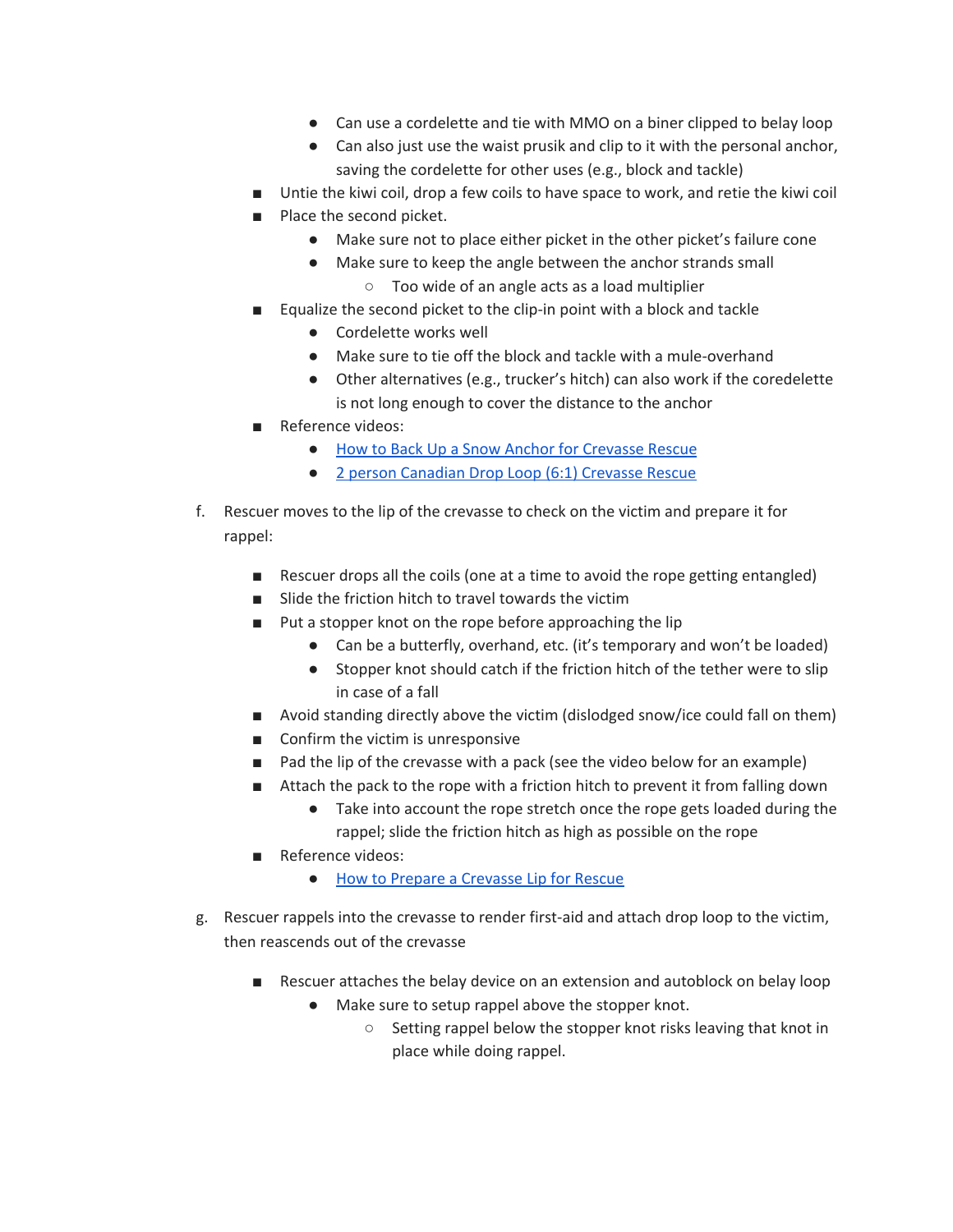- Any knots left on the rope will slide several feet down due to the rope stretch and will have to be passed on ascension while getting over the lip, which can be time-consuming.
- Rescuer removes the tether
	- They are now connected via the rappel setup.
	- Leave stopper knot in until you have weighed/tested the rappel.
- Rescuer tests the rappel and prepares for the rappel, then removes the stopper knot that is still below the rappel device, rappels to the victim, and throws a stopper knot below their rappel, once in position.
- Rescuer provides first aid, then attaches the victim's belay loop to the drop loop with pulley on a locker
	- Will need a runner for extension if drop loop is not long enough to reach
	- Make sure to setup on the correct side, i.e., below the rappel device
		- There is a strand of loaded rope above your rappel device that you are hanging on; if you attach the pulley here, you will not be able to ascend past this pulley.
		- There is a slack bight of rope below your device that goes to your rewoven figure-8 on your hard points; this is where to attach the pulley. As you ascend, the pulley will remain on the drop loop below you.
- Rescuer attaches to the rope a runner they will use as a leg loop for ascension
	- Place above the rappel device with a friction hitch
		- Klemheist recommended, fast to tie and works with a runner, but any friction hitch will work as long as it catches
	- Tie a knot right below the friction hitch on the runner to create an attachment point on it
		- See the "don't forget me at 8:47 in this [video](https://www.youtube.com/watch?v=It4ehIqvbjs)
	- Make sure that you have a backup for the ATC while ascending the rope
		- $\circ$  Can clip the leg loop to the belay loop (e.g., clip to the "don't forget me" knot with a runner)
		- Can also just tie clove hitches, etc.
- Rescuer switches the rappel device into guide mode by attaching it to the belay loop with a locker
	- You will need to raise your body a few inches higher to accomplish this
		- Could climb the crevasse wall if there's something to step on
		- Could also just step into the leg loop if it's vertical
	- Leave extension in place (don't open loaded biner your life depends on)
	- Remove autoblock and stopper knot below it
- Rescuer ascends the rope
	- Pull the breaking strand of the ATC while stepping into the leg loop
	- Pulling is made easier it the breaking strand is redirected via a biner clipped to the "don't forget me" knot to create a 3:1 system